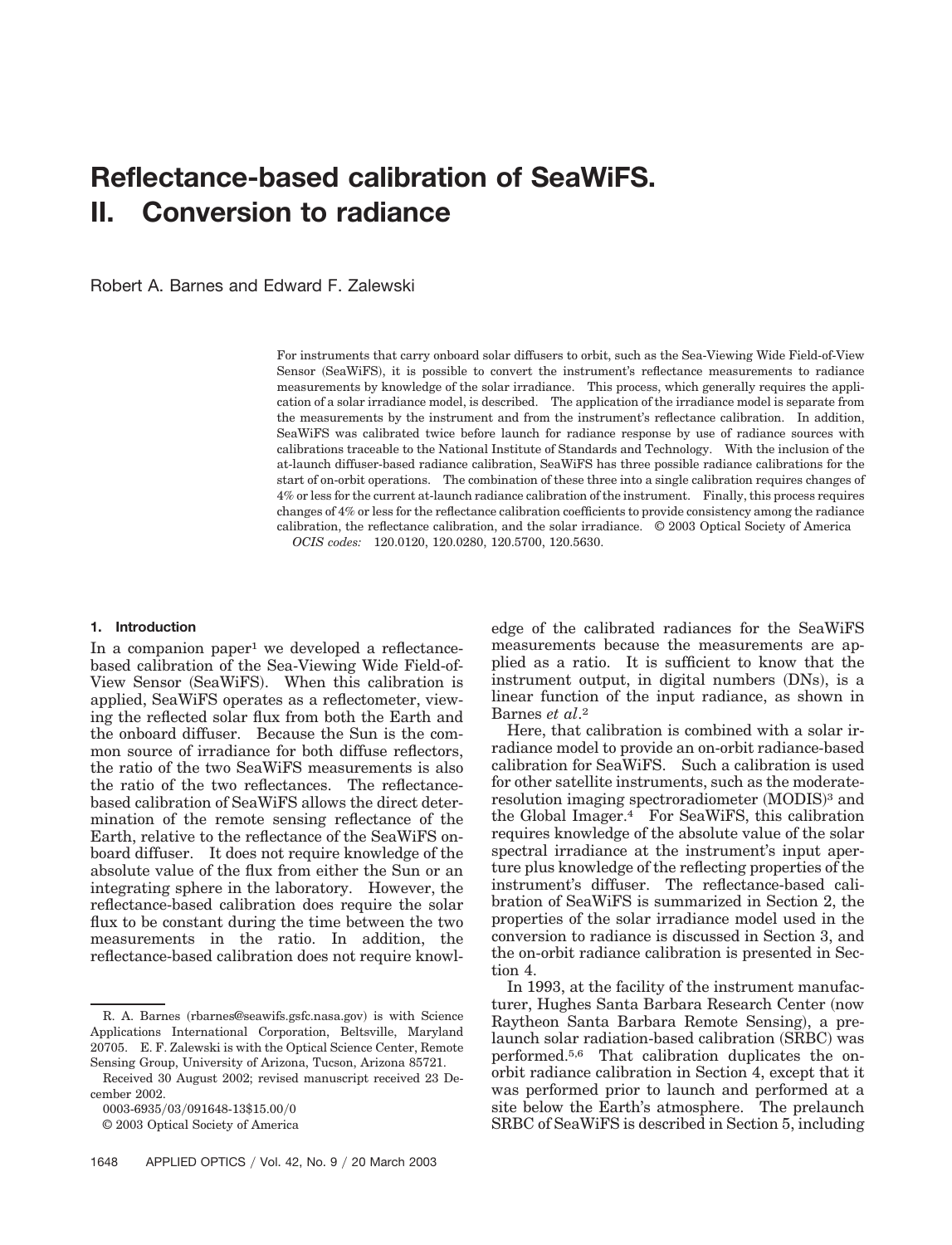a comparison with the results of the on-orbit radiance calibration in Section 4.

For SeaWiFS, there were two prelaunch laboratory radiance calibrations that used integrating spheres as radiance sources. These calibrations are described in Section 6. In Section 7 these calibrations are combined with the on-orbit calibration from Section 4 to provide revised radiance calibration coefficients for the instrument. The revised coefficients are an unweighted mean of the values from these calibrations. For all eight SeaWiFS bands, the revised coefficients agree with those currently in use at better than the 4% level and fall within the estimated uncertainty  $(k = 1)$  for the top-of-the-atmosphere radiances from the instrument.

### **2. Reflectance-Based Calibration**

In the companion paper<sup>1</sup> we developed the calibration equation for the Earth bidirectional reflectance factor  $(BRF)$   $R_E(t)$  using the SeaWiFS diffuser as an onorbit reflectance standard. The BRF is defined as the ratio of the radiant flux from a sample surface to that of an ideal diffuse standard surface irradiated in the same way as the sample.<sup>7,8</sup> For an ideal diffuse surface, the bidirectional reflectance distribution function (BRDF)<sup>7,8</sup> has a value of  $1/\pi$  sr<sup>-1</sup>, and its BRF, by definition, is unity (dimensionless). Thus, for an ideal diffuse surface and for other surfaces as well, the conversion constant between BRDF and BRF has a value of  $\pi$  steradians.

For each SeaWiFS band, our calibration equation<sup>1</sup> has the form

$$
R_E(t) = \pi F_E(t)
$$
  
= 
$$
[DN(t) - DN_0(t)]_E \frac{D_{ES}^2(t)}{\cos(\theta_I)} [\pi k_F(t_0)] \alpha(t_0)
$$
  

$$
\times [\Delta_G(t)]^{-1} [\Delta_F(t)]^{-1}, \qquad (1)
$$

where  $R_E(t)$  is the Earth BRF (dimensionless) at time *t* in days after launch. In Eq.  $(1)$ ,  $F_E(t)$  is the Earth BRDF in units of inverse steradians and  $\pi$  is the conversion constant in units of steradians. The term  $[DN(t) - DN_0(t)]_E$  gives the DNs measured by SeaWiFS,  $DN(t)$ , after correction for the instrument's zero offset,  $\overline{DN}_0(t)$ . The terms  $D_{ES}^2(t)$  and  $\cos(\theta_I)$ are corrections for the Earth–Sun distance and the cosine of the solar zenith angle at the time of the measurement, respectively, and both of these corrections are dimensionless. The term  $cos(\theta_I)$  is a geometric correction for the projection of the incident solar radiation when it is not normal to the Earth's surface. This type of correction applies whenever the illuminated area on a surface overfills the field of view of the instrument measuring the reflected radiation and is not related to the nature of the reflecting surface. It is also possible to provide an Earth reflectance product without this geometric correction, allowing the correction to be applied by the user, as is the case for MODIS.3

In Eq. (1) the reflectance calibration coefficient  $k_F(t_0)$  has units of BRDF per DN  $\rm (sr^{-1}$  DN<sup>-1</sup>). It is a constant that is given for the time of the instrument's launch,  $t_0$ . It has no time dependence. The coefficient is composed of three terms: the BRDF of the diffuser  $F_D(t_0)$ , the net DNs for the diffuser measurement  $\text{DN}_D(t_0)$ , and the gain ratio for the diffuser measurement  $G_R(t_0)$  all at time  $t_0$  $(Ref. 1):$ 

$$
k_F(t_0) = \frac{F_D(t_0)}{DN_D(t_0)[G_R(t_0)]^{-1}}.
$$
\n(2)

In Eq. (2), the net DNs are corrected for the instrument's zero offset, and the gain ratio accounts for the difference of the band's electronic gain used during the diffuser measurement from that used during Earth measurements.<sup>1</sup> The gain ratio is dimensionless. In addition, the values of  $DN<sub>D</sub>(t<sub>0</sub>)$  have been corrected for the Earth–Sun distance and the cosine of the solar zenith angle at time  $t_0$ <sup>1</sup>

The term  $\alpha(t_0)$  in Eq. (1) is applied as an initialization constant determined from surface-truth measurements by the Marine Optical Buoy (MOBY).<sup>9,10</sup> It has no time dependence, and it is dimensionless. The term is used in the standard processing stream for ocean color measurements, which are the primary products for SeaWiFS measurements. The  $\alpha(t_0)$  initialization constant is required for the particular characteristics of ocean measurements, where the ocean is relatively dark and most of the top-of-the-atmosphere radiance comes from the atmosphere.10 For land and atmosphere applications and for the top-of-theatmosphere BRF,  $\alpha(t_0)$  is set to unity.<sup>11</sup> It is important to emphasize that  $\alpha(t_0)$  is provided by a vicarious calibration<sup>10</sup> in a process that is separate from the determination of the other coefficients in Eq.  $(1)$ . It is not part of the on-orbit reflectancebased calibration of the instrument, and it is used only in the production of the ocean color data products.

There are two time-dependent correction terms in Eq. (1) that account for changes in the gain ratio  $\Delta_G(t)$ and for changes in the BRDF of the diffuser  $\Delta_F(t)$ . Both of these terms are dimensionless and are normalized to unity at time  $t_0$ , and both are smoothly changing functions of time, easily calculated at the time of each Earth measurement.<sup>1</sup>

SeaWiFS does not carry an independent device, such as a ratioing radiometer, $12$  to determine longterm changes in the onboard diffuser. As a result, changes in the diffuser are determined from the solar measurements themselves, and these measurements involve two parts, that is, the instrument– diffuser system. For SeaWiFS, the long-term changes in the diffuser are determined by removal of the long-term changes in the instrument from the solar measurements.1 And for SeaWiFS, light from the Moon is used as a reference to determine instrument changes.<sup>11</sup> As a result, the knowledge of the changes in the diffuser can never be as good as the knowledge of the changes in the instrument itself. Thus it is possible to modify Eq.  $(1)$  when we substi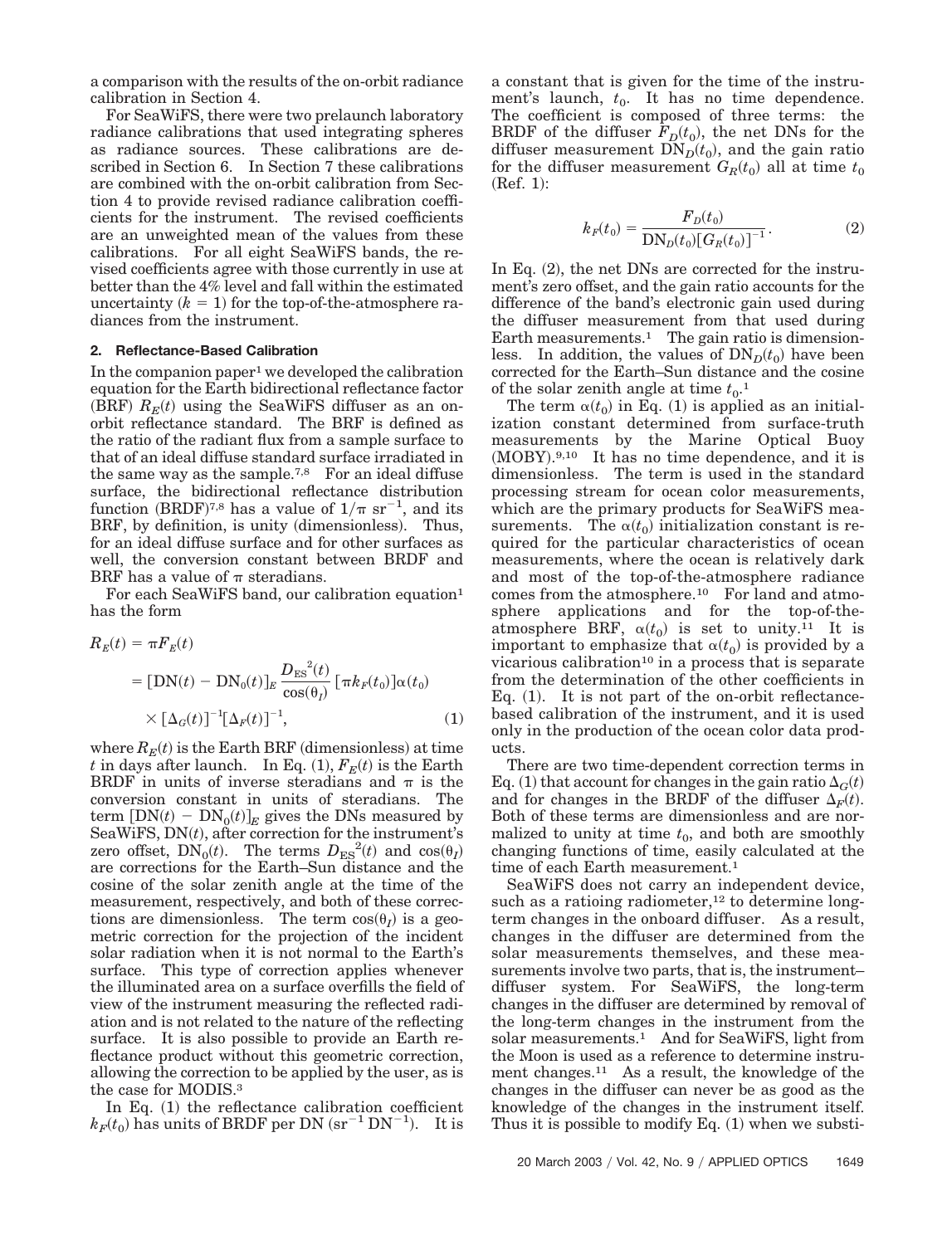tute the lunar-based instrument changes for  $\Delta_G(t)$ and  $\Delta_F(t)$ :

$$
R_E(t) = \pi F_E(t)
$$
  
= [DN(t) – DN<sub>0</sub>(t)]<sub>E</sub>  $\frac{D_{ES}^2(t)}{\cos(\theta_l)} [\pi k_F(t_0)] \alpha(t_0)$   
 $\times \{1 - \beta[1 - \gamma \exp(-\delta t)]\}^{-1},$  (3)

where the term  $\{1 - \beta[1 - \gamma \exp(-\delta t)]\}$  gives the change in the radiometric sensitivity of the instrument derived from measurements of the Moon.<sup>1,11</sup> In this term,  $\beta$  and  $\gamma$  are dimensionless and  $\delta$  has units of  $day^{-1}$ . In an exponential manner, this lunar-based sensitivity factor decreases fractionally from a value of unity at  $t_0$  to a value of  $(1 - \beta)$  for times far into the future. The correction is applied as the reciprocal of the change. As explained above, the instrument change term  $\{1 - \beta(1 - \gamma \exp(-\delta t)]\}$ in Eq. (3) is also part of the calculation of  $\Delta_F(t)$  in Eq.  $(1)$ . Thus Eq.  $(3)$  provides an improved determination of the Earth BRF to that from Eq.  $(1)$  over time.

The reflectance properties of the Earth's surface and the atmosphere above it are complex functions of the incident azimuthal and elevation angles of the  $\text{scalar irradiance } (\varphi_I \text{ and } \theta_I) \text{ and of the scattered radii-}$ ance  $(\phi_S \text{ and } \theta_S)$ . This is true of all reflecting surfaces.13 As a result, these surface and atmospheric reflectance properties are contained in the Earth reflectance  $\text{terms } A_E(t)$  and  $F_E(t)$ . The angles for these properties can be calculated from knowledge of the positions of the spacecraft, the Earth, and the Sun in a standard frame of reference for each Earth measurement; but the determination of these properties is outside of the calculation of  $R_E(t)$  and  $F_E(t)$ . In addition, because each SeaWiFS band has a finite bandwidth, the measured reflectances must be considered as averages over these bandwidths.<sup>13</sup> The BRDF of the instrument diffuser varies smoothly and slowly with wavelength; however, any wavelengthdependent structure of the effective reflectance of the Earth's surface within each instrument bandwidth is not known from these measurements.

For the reflectance-based calibration of SeaWiFS, the instrument is used as a transfer radiometer between the onboard diffuser and the Earth, with the onboard diffuser as a reference standard. In this calibration, the absolute magnitude of the solar flux is not a contributor because it is applied to both parts of the transfer measurement. This is the reason why the Earth–Sun distance correction is applied to both the measurements of the diffuser and the Earth.1 However, knowledge of the absolute value of the solar flux is fundamental to the conversion from reflectance to radiance.

## **3. Solar Irradiance**

As with most Earth-imaging satellite instruments, SeaWiFS was not designed to provide calibrated solar irradiances, and an independent solar irradiance model is required to convert SeaWiFS reflectances to radiances. Several solar models are available. Be-



Fig. 1. Solar irradiances from the model of Neckel and Labs.14 The irradiances are given at 1-nm intervals from 380 to 1150 nm.

cause different models convert the same reflectance into different radiances, it is prudent to examine the model-to-model differences in these irradiances. At the inception of the SeaWiFS Project in 1991, the solar irradiance model of Neckel and Labs<sup>14</sup> was selected as the reference for SeaWiFS. It remains so, as of SeaWiFS reprocessing 4 in July 2002. The Neckel and Labs<sup>14</sup> model is used to create bandaveraged solar irradiances  $E_{M,B}$  for the eight Sea-WiFS bands by the equation

$$
E_{M,B} = \frac{\int_{\lambda_1}^{\lambda_2} E_{M,\lambda} R_{\lambda} d\lambda}{\int_{\lambda_1}^{\lambda_2} R_{\lambda} d\lambda},
$$
 (4)

where  $E_{M,\lambda}$  is the model irradiance and  $R_{\lambda}$  is the spectral response of the SeaWiFS band at wavelength  $\lambda$ . Because  $R_{\lambda}$  is found in both the numerator and the denominator of Eq.  $(4)$ , the absolute value of the spectral response cancels out of the equation. The spectral responses for the SeaWiFS bands are given at 1-nm intervals from 380 to 1150 nm.15 The solar irradiances from Neckel and Labs<sup>14</sup> are given at wavelength intervals close to 1 nm, but not at the even nanometer values of the SeaWiFS spectral responses, so the irradiances were calculated at those wavelengths by linear interpolation. The Neckel and Labs solar irradiances, at the SeaWiFS wavelengths, are shown in Fig. 1, and the band-averaged values of  $E_{M,B}$  are listed in Table 1.

Wehrli<sup>16,17</sup> compiled a set of solar irradiances, based on previously published results from the literature. For the SeaWiFS wavelength range from 380 to 869 nm, the Wehrli<sup>16,17</sup> irradiances come from Neckel and Labs,<sup>14</sup> with a reduction of approximately 0.15% in each of the irradiances from the literature reference. For the remaining portion of the SeaWiFS radiance range, 870 to 1150 nm, Wehrli<sup>16,17</sup> used the values from Smith and Gottlieb.<sup>21</sup> The values from Wehrli were interpolated to the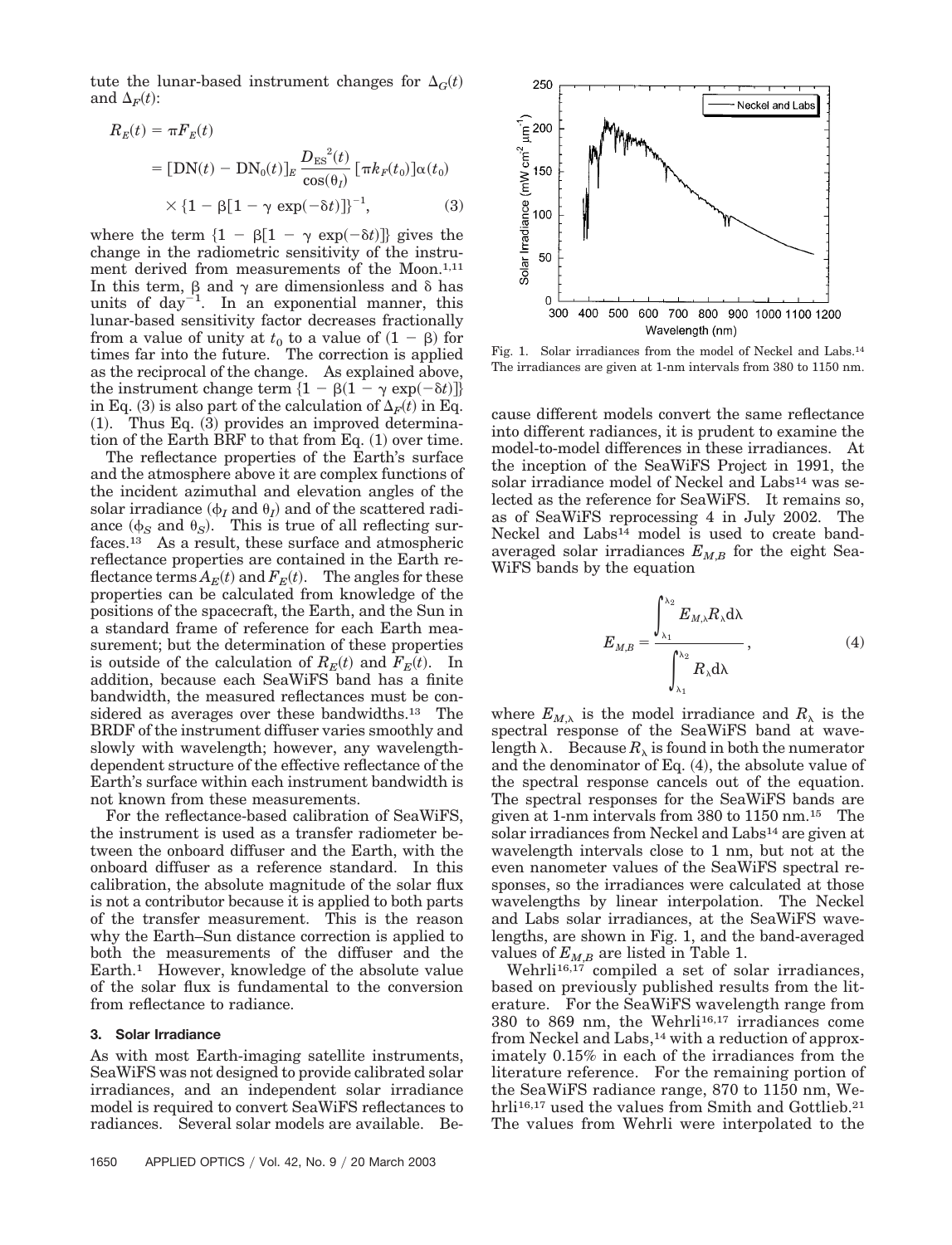**Table 1. Irradiances from Four Solar Models Band Averaged with the** SeaWiFS Spectral Responses by Eq.  $(4)^a$ 

| SeaWiFS<br>Band | Wavelength<br>(nm) | Neckel<br>and<br>Labs <sup>b</sup> | $Wehrli^c$ | $MODTRAN^d$ | Thuillier<br>$et al.$ <sup>e</sup> |
|-----------------|--------------------|------------------------------------|------------|-------------|------------------------------------|
| 1               | 412                | 170.79                             | 170.57     | 176.27      | 172.81                             |
| $\overline{2}$  | 443                | 189.44                             | 189.17     | 189.70      | 190.20                             |
| 3               | 490                | 193.66                             | 193.36     | 196.00      | 196.26                             |
| 4               | 510                | 188.34                             | 188.06     | 188.96      | 188.02                             |
| 5               | 555                | 185.33                             | 185.03     | 187.09      | 183.06                             |
| 6               | 670                | 153.36                             | 153.20     | 153.88      | 151.15                             |
| 7               | 765                | 122.24                             | 122.01     | 122.65      | 122.29                             |
| 8               | 865                | 98.82                              | 98.05      | 95.87       | 96.19                              |
|                 |                    |                                    |            |             |                                    |

<sup>a</sup>The irradiances are in units of mW cm<sup>-2</sup>  $\mu$ m<sup>-1</sup>. The wavelengths are the nominal center wavelengths for each band. *<sup>b</sup>*

 ${}^{b}$ Ref. 14.

*c* Refs. 16 and 17.

*d* Refs. 18 and 19.

*e* Ref. 20.

SeaWiFS wavelengths in the same manner as Neckel and Labs, and the band-averaged results are listed in Table 1.

MODTRAN18,19 provides an irradiance data set at a higher wavelength resolution than the SeaWiFS spectral responses. To provide this resolution, the MODTRAN spectrum includes computations of the detailed structure in the solar irradiance in addition to measured results.19 To obtain values at 1-nm intervals, the MODTRAN solar irradiances were averaged by a triangular slit function with a full width at halfmaximum (FWHM) of 1 nm. The MODTRAN solar irradiances are combined with the SeaWiFS spectral responses to provide the values of  $E_{M,B}$  listed in Table 1. Finally, the solar irradiances of Thuillier *et al*.20 provide the most recent irradiance set, developed over the past several years with solar measurements from space.<sup>22–25</sup> For wavelengths below 872 nm, the irradiances of Thuillier *et al*.20 have wavelength intervals close to 1 nm and were interpolated to the wavelengths of the SeaWiFS spectral responses. For wavelengths greater than 872 nm, the Thuillier *et al*. irradiances have a much higher wavelength resolution, and the values at the SeaWiFS wavelengths are calculated by a triangular slit function with a FWHM of 1 nm. The band-averaged solar irradiances from Thuillier *et al*. are also listed in Table 1.

The differences in the set of irradiances from the currently used values of Neckel and Labs14 are listed in Table 2. Of particular interest are the differences of the solar model from Thuillier *et al*.20 For Sea WiFS bands 1–7, the differences in the Thuillier *et al*. irradiances from those of Neckel and Labs are less than 1.5%. However, at 2.7%, the difference for Sea-WiFS band 8 is significantly greater. Figure 2 shows the passband for SeaWiFS band 8, along with the irradiance values from the four solar models. It covers the wavelength region that dominates the calculation of the band-averaged solar irradiance for band 8.

**Table 2. Percent Differences of the Irradiances of Wehrli, MODTRAN, and Thuillier** *et al***. from the Irradiances of Neckel and Labs***<sup>a</sup>*

| <b>SeaWiFS</b> | Difference from Neckel and Labs <sup>b</sup> $(\%)$ |             |                               |  |
|----------------|-----------------------------------------------------|-------------|-------------------------------|--|
| Band           | $\operatorname{Wehrli}^c$                           | $MODTRAN^d$ | Thuillier et al. <sup>e</sup> |  |
| 1              | $-0.13$                                             | 3.21        | 1.18                          |  |
| 2              | $-0.14$                                             | 0.14        | 0.40                          |  |
| 3              | $-0.15$                                             | 1.21        | 1.34                          |  |
| 4              | $-0.15$                                             | 0.33        | $-0.17$                       |  |
| 5              | $-0.16$                                             | 0.95        | $-1.22$                       |  |
| 6              | $-0.10$                                             | 0.34        | $-1.44$                       |  |
| 7              | $-0.19$                                             | 0.34        | 0.04                          |  |
| 8              | $-0.78$                                             | $-2.99$     | $-2.66$                       |  |

*a* The differences are calculated with the band-averaged solar irradiances in Table 1. *<sup>b</sup>*

 ${}^{b}$ Ref. 14.

*c* Refs. 16 and 17. *d* Refs. 18 and 19.

*e* Ref. 20.

From 872 to 910 nm, the Neckel and Labs irradiances change smoothly with wavelength. As shown in Fig. 1, this lack of wavelength-dependent structure extends to 1150 nm. This is an indication of an absence of a set of measured solar irradiances over these wavelengths. This may be the reason that Wehrli16,17 used the irradiances of Smith and Gottlieb21 above 872 nm in his compilation. The impact of the Neckel and Labs solar values over this range can be calculated when those values are substituted into the other models and the bandaveraged solar irradiances are recalculated. This is easily done because the solar irradiances for the models are all given at the same 1-nm intervals. When the substitution is done, the Wehrli bandaveraged solar irradiance for band 8 increases by 0.7%. This change accounts for most of the difference from Neckel and Labs for this band. For the models of MODTRAN18,19 and Thuillier *et al*.20 the increases are 1.6% in each case. This change accounts for more than half of the difference from Neckel and Labs for these models.

The solar irradiances in Fig. 2 also show absorption features (Fraunhofer lines) from 850 to 870 nm. For the MODTRAN spectra, the lines are deeper and more narrow than the others because of the higher spectral resolution of the data. For the irradiances of Neckel and Labs and Wehrli, the absorption features are identical in shape and depth. It is possible to estimate the effect of these three features when we bridge across them, that is, by when we replace the values in the features with straight lines across each of their bases (see Barnes *et al.*<sup>6</sup>) and recalculate the band-averaged solar irradiance for band 8. These calculations essentially remove the Fraunhofer lines from the solar irradiances. With the Fraunhofer lines removed, the band 8 solar irradiances increase by 1.4% for the models of Neckel and Labs, Wehrli, and Thuillier *et al*. and by 2.4% for the model of MODTRAN. Thus the effect of the Fraunhofer lines in the MODTRAN spectrum accounts for a 1% decrease in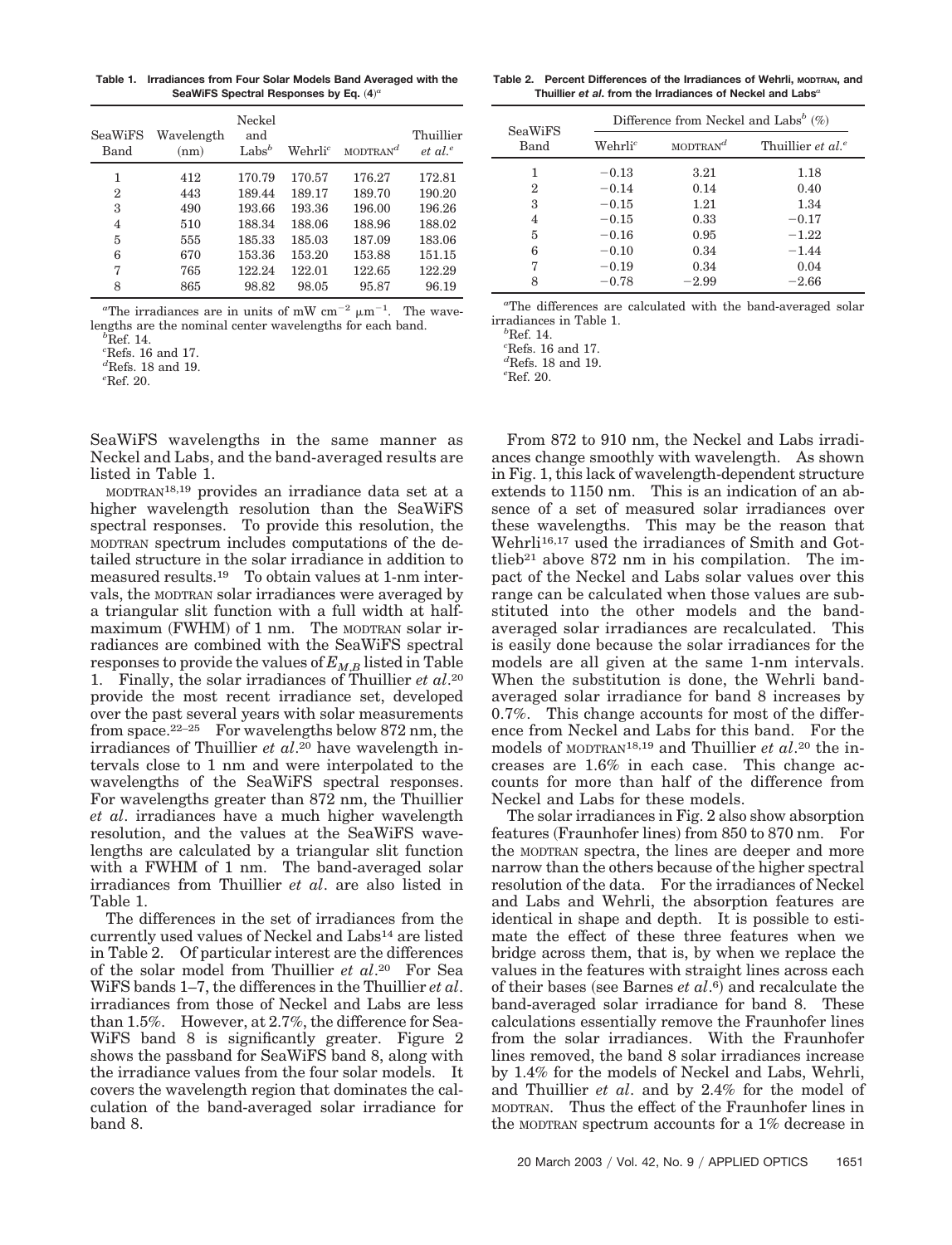

Fig. 2. SeaWiFS band 8 spectral response and irradiances from four solar models. The values in each panel are given at 1-nm intervals from 820 to 910 nm. (a) The band 8 spectral response is in units of picoamperes from the photodiode detector per unit spectral radiance.<sup>15</sup> The solar irradiances come from the models of (b) Neckel and Labs,<sup>14</sup> (c) Wehrli,<sup>16,17</sup> (d) MODTRAN,<sup>18,19</sup> and (e) Thuillier *et al.*<sup>20</sup>

the band 8 band-averaged solar irradiance relative to the other models.

A portion of the difference of the solar irradiance of Thuillier *et al*. from Neckel and Labs can be found in the wavelengths adjacent to the 852-nm absorption feature. For wavelengths from 851 to 852 nm and from 856 to 861 nm, the Thuillier *et al*. irradiances are up to 5 mW lower than those in the other spectra. This accounts for a decrease of more than 0.50% in the band 8 solar irradiance from Thuillier *et al*., relative to Neckel and Labs.

For each remote sensing experimenter, the choice of a solar irradiance model is a value judgment. Here, the differences between Neckel and Labs and Thuillier *et al*. for SeaWiFS bands 1–7 are sufficiently small to be well within the combined uncertainties of the two data sets (see Table 2). For SeaWiFS band 8, we believe that the Thuillier *et al*. results provide an incremental improvement over those from Neckel and Labs, with significantly more irradiance values at wavelengths longer than 872 nm. In addition, the solar irradiance model of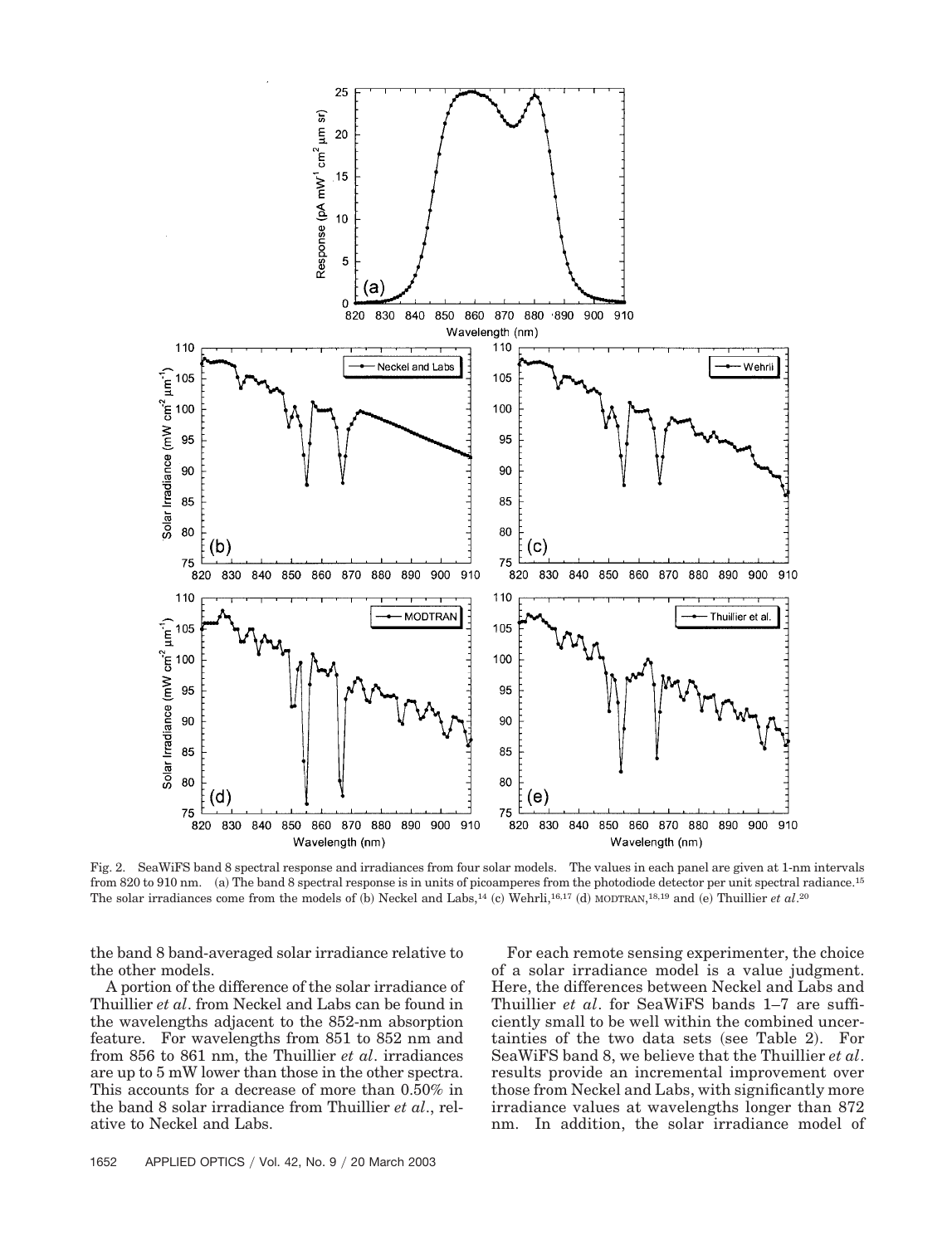Thuillier *et al*. represents the current state of the art in solar irradiance spectra, and it is the preferred model for the radiance calculations in Sections 4–7.

### **4. On-Orbit Radiance Calibration**

The relationship between the SeaWiFS-measured Earth reflectance and the Earth radiance is given by the equation

$$
F_E(t) = \frac{L_E(t)}{E_{M,B}},\tag{5}
$$

where  $L_E(t)$  is the Earth radiance (in mW cm<sup>-2</sup> sr<sup>-1</sup>  $\mu$ m<sup>-1</sup>),  $F_E(t)$  is the Earth BRDF measured by SeaWiFS (in  $sr^{-1}$ ), and  $E_{M,B}$  is the solar irradiance from the model of Thuillier *et al.*<sup>20</sup> (in mW  $cm^{-2}$ )  $\mu$ m<sup>-1</sup>). Equation (5) is a standard definition of the BRDF, except for the omission of the cosine of the angle of incidence for the irradiance.1 This implies that the irradiance is normal to the Earth's surface. In addition, use of a solar model in Eq.  $(5)$  implies an Earth–Sun distance of 1 astronomical unit. Differences from these two conditions require corrections to Eq. (5). For SeaWiFS measurements, the correction for the incidence angle is applied in the calculation of the top-of-the-atmosphere Earth BRDF,  $F_E(t)$ , in the reflectance-based calibration. The Earth reflectance and the Earth radiance are both functions of the time after the instrument launch. The irradiance from the solar model is a constant and has no time dependence.

For SeaWiFS, the Earth BRDF is converted to radiance by use of the solar irradiance as a conversion coefficient,

$$
L_E(t) = E_{M,B}F_E(t)
$$
  
= [DN(t) – DN<sub>0</sub>(t)]<sub>E</sub>  $\bigg[ \frac{D_{ES}^2(t)}{\cos(\theta_l)} \bigg] [E_{M,B}k_F(t_0)] \alpha(t_0)$   
 $\times \{1 - \beta[1 - \gamma \exp(-\delta t)]\}^{-1},$  (6)

in the same manner that the Earth BRDF is converted to BRF in Eq. (3) by  $\pi$  steradians as a conversion coefficient. Except for the conversion coefficients and of course the derived products, Eqs.  $(3)$  and  $(6)$  are identical. In addition, both the derived reflectances and the radiances from Eqs. (3) and (6) include corrections for the Earth–Sun distance and the cosine of the solar zenith angle.

This differs from the Earth radiance derived from the standard radiance-based calibration of SeaWiFS, where neither correction is applied,<sup>11</sup>

$$
L_E(t) = k_2(t_0)[DN(t) - DN_0(t)]_E \alpha(t_0)
$$
  
 
$$
\times \{1 - \beta[1 - \gamma \exp(-\delta t)]\}^{-1}, \qquad (7)
$$

and where  $k_2(t_0)$  is the radiance calibration coefficient  $\sin mW$  cm<sup>2</sup>  $\text{sr}^{-1}$   $\mu$ m<sup>-1</sup> DN<sup>-1</sup>) determined in the laboratory before launch.<sup>26</sup> This coefficient is independent of the time after launch, and the other terms in Eq.  $(7)$  are also found in Eq.  $(6)$ . As a result, for

**Table 3. Coefficients Used to Derive the Reflectance-Based** Calibration Coefficient  $k_F(t_o)$  in Eq.  $(2)^a$ 

| <b>SeaWiFS</b><br>Band | $F_D(t_0)$<br>$(\rm{sr}^{-1})$ | $DN_{D}(t_{0})$<br>(DN) | $G_R(t_0)$<br>(dimensionless) |
|------------------------|--------------------------------|-------------------------|-------------------------------|
| $\overline{2}$         | 0.0269<br>0.0279               | 433.66<br>398.03        | 1.30318<br>1.00000            |
| 3                      | 0.0274                         | 468.62                  | 0.89973                       |
| 4                      | 0.0279                         | 468.27                  | 0.79427                       |
| 5                      | 0.0274                         | 451.39                  | 0.65149                       |
| 6                      | 0.0277                         | 386.64                  | 0.37556                       |
| 7                      | 0.0281                         | 384.48                  | 0.32273                       |
| 8                      | 0.0297                         | 370.90                  | 0.27183                       |

*a* From Ref. 1.

the standard SeaWiFS radiance calibration with Eq. (7), the Earth–Sun distance and the cosine of the solar zenith angle are applied to the derived geophysical products, such as the water-leaving radiance,10 and not to the top-of-the-atmosphere radiance as done in Eq. (6). Ultimately, however, these two corrections are applied to the geophysical products from the SeaWiFS measurements. The difference lies in the point in the algorithm at which the corrections are applied.

It is possible to combine the model-based solar irradiance from Section 3 and the reflectance-based calibration coefficient from Eq.  $(2)$  to produce a radiance-based calibration coefficient from the diffuser measurements:

$$
k_L(t_0) = E_{M,B} k_F(t_0) = \frac{E_{M,B} F_D(t_0)}{D N_D(t_0) [G_R(t_0)]^{-1}}.
$$
 (8)

The on-orbit radiance calibration coefficient  $k_L(t_0)$  in Eq.  $(8)$  has the same units as the prelaunch coefficient  $k_2(t_0)$  from Eq. (7). The constants used to cal- $\text{culate} \quad k_L(t_0)$  in Eq. (8), except for the solar

Table 4. Derived Values of  $k_L(t_o)$  (units of mW cm<sup>-2</sup> sr<sup>-1</sup>  $\mu$ m<sup>-1</sup> DN<sup>-1</sup>)<sup>a</sup>

|                        |                                    | Calibration Coefficient $k_I(t_0)$ |              |                          |  |
|------------------------|------------------------------------|------------------------------------|--------------|--------------------------|--|
| <b>SeaWiFS</b><br>Band | Neckel<br>and<br>Labs <sup>b</sup> | $\mathrm{Wehrli}^{c}$              | MODTRAN $^d$ | Thuillier<br>$et \ al^e$ |  |
| 1                      | 0.013806                           | 0.013788                           | 0.014249     | 0.013969                 |  |
| 2                      | 0.013279                           | 0.013260                           | 0.013297     | 0.013332                 |  |
| 3                      | 0.010188                           | 0.010172                           | 0.010311     | 0.010325                 |  |
| $\overline{4}$         | 0.008913                           | 0.008900                           | 0.008942     | 0.008898                 |  |
| 5                      | 0.007329                           | 0.007317                           | 0.007399     | 0.007239                 |  |
| 6                      | 0.004126                           | 0.004122                           | 0.004140     | 0.004067                 |  |
| 7                      | 0.002883                           | 0.002878                           | 0.002893     | 0.002884                 |  |
| 8                      | 0.002151                           | 0.002134                           | 0.002087     | 0.002094                 |  |

<sup>a</sup>The calibration coefficients are calculated with Eq. (8) and the constants in Tables 1 and 3. There is one coefficient for each SeaWiFS band and each solar irradiance model. The preferred calibration coefficients are those derived from the model of Thuillier *et al*.20

*b* Ref. 14.

*c* Refs. 16 and 17.

*d* Refs. 18 and 19.

*e* Ref. 20.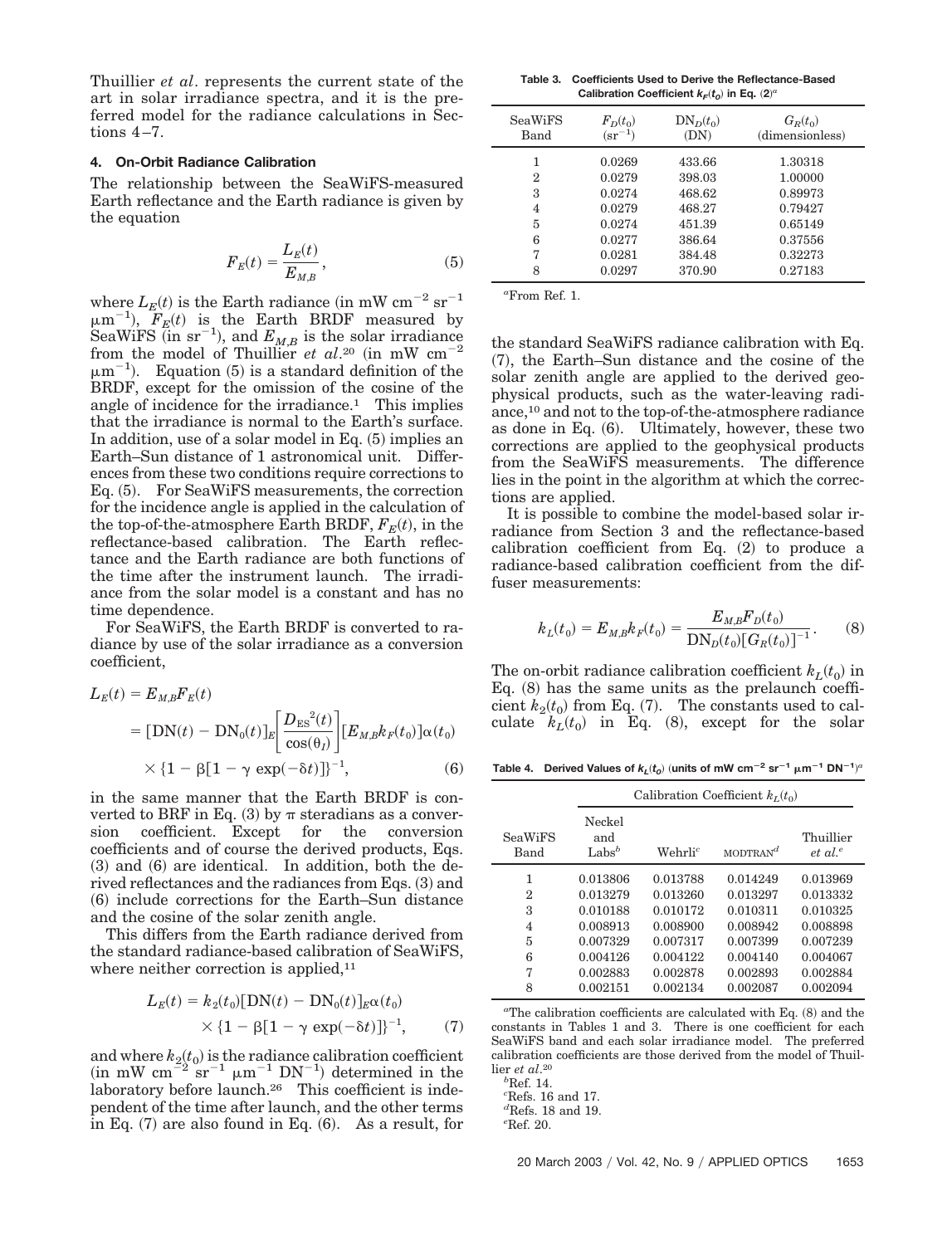irradiances, are listed in Table 3. The four modelbased irradiances are listed in Table 1. The combination of these coefficients gives 32 values of  $k_L(t_0)$ , with four per SeaWiFS band, and these values are listed in Table 4. As stated above, the model of Thuillier *et al*.20 represents the current state of the art in solar irradiance spectra, and it provides the preferred values for  $k_L(t_0)$  in Table 4.

## **5. Prelaunch Solar Radiation-Based Calibration**

The prelaunch SRBC of SeaWiFS<sup>5,6</sup> provides a calibration coefficient that is the functional counterpart of the on-orbit coefficient  $k_L(t_0)$  described in Section 4, and the procedures for the SRBC also form the basis for the ground portion of the transfer-to-orbit experiment.13 On 1 November 1993, SeaWiFS was moved into the courtyard of the instrument manufacturer's facility and aligned to make the direct beam of the solar flux normal to the input aperture of the instrument diffuser.<sup>13</sup> Measurements were made by Sea-WiFS of the radiance from its diffuser. However, ancillary measurements were required to account for atmospheric effects on the SRBC. These effects include the atmosphere as an attenuator of the direct beam of the solar flux and as a source of diffuse light (skylight) from outside of the solar beam.

For the skylight correction, the SeaWiFS diffuser assembly was aligned to the Sun and the DNs from the instrument were recorded for each band. Then the diffuser was shadowed by a small occulting disk that blocked the direct beam of the Sun (see Fig. 6 of Barnes *et al.*<sup>13</sup>), and the DNs were again recorded. The difference in these measurements accounts for the amount of diffuse light from the sky that falls on the diffuser. In addition, a correction can be made to account for the small amount of forward-scattered skylight that is blocked by the occulting disk. The correction is wavelength dependent, but in all cases it is small, approximately 0.5 DN for the atmospheric conditions and the size of the disk.<sup>5</sup> This is approximately 0.25% of the measured values or less.

These measured digital numbers can be applied to the basic calibration equation for the SRBC:

$$
L_S(t_S) = k_S(t_S) \{ [DN(t_S) - DN_0(t_S)]_U
$$
  
– [DN(t\_S) - DN\_0(t\_S)]\_S - 0.5DN\} [G\_R(t\_S)]^{-1}, (9)

where  $L_S(t_S)$  is the SeaWiFS-measured radiance from the diffuser (in mW cm<sup>-2</sup> sr<sup>-1</sup>  $\mu$ m<sup>-1</sup>) at the time of the SRBC,  $t<sub>S</sub>$ . The SRBC-determined radiance  $\text{calibration coefficient} \ k_S(t_S) \text{ (in mW cm}^{-2} \text{ sr}^{-1} \ \mu \text{m}^{-1}$  $DN^{-1}$ ) converts the measured DN to radiance. This coefficient is given for the standard electronic gain for SeaWiFS Earth measurements on orbit. However, some of the SRBC measurements were made at different electronic gains because the reflectance of the diffuser differs significantly from Earth scenes, particularly in the blue and the near infrared. The gain ratio term in Eq.  $(9)$ ,  $G_R(t_S)$ , corrects the SRBCmeasured DN to the standard gain, gain 1. The

$$
L_S(t_S) = k_S(t_S) \text{DN}_C(t_S) [G_R(t_S)]^{-1}.
$$
 (10)

The SeaWiFS-measured radiance for the SRBC,  $L_S(t_S)$ , can also be calculated from knowledge of the incident irradiance on the instrument and the BRDF of the diffuser. This is a basic rearrangement of Eq.  $(5)$ . However,  $L_S(t_S)$  also includes the effects of a nonnormal incidence angle for the irradiance, of the Earth–Sun distance, and of the transmittance of the atmosphere, none of which are in Eq.  $(5)$ . In addition, the SeaWiFS bands have finite spectral bandwidths with respect to the spectral structure in the solar irradiance and the atmospheric transmittance. This requires use of band averaging, leading to the equation<sup>13</sup>

$$
L_{S}(t_{S}) = \frac{\int_{\lambda_{1}}^{\lambda_{2}} E_{M,\lambda} \frac{\cos(\theta_{I})}{D_{ES}^{2}(t_{S})} T_{\lambda}(t_{S}) F_{\lambda}(t_{S}) R_{\lambda} d\lambda}{\int_{\lambda_{1}}^{\lambda_{2}} R_{\lambda} d\lambda}.
$$
\n(11)

As shown for Eq.  $(4)$ , the integrals and the spectral response of the band at each wavelength  $R_{\lambda}$  are the basis for the band average. The band average can be considered as a weighted mean over the spectral response of the band. As with Eq.  $(4)$ , the limits of integration give the wavelength range over which there is a significant spectral response for the band. Both the atmospheric transmittance  $T_{\lambda}$  and the diffuser reflectance  $F_{\lambda}$  have wavelength dependencies. However, this is not the case for the solar zenith angle and the Earth–Sun distance. In addition, for the prelaunch SRBC, the instrument was aligned to make the solar flux normal to the input aperture of the instrument diffuser<sup>13</sup> so that the cosine term is unity. This allows the simplification of Eq.  $(11)$  to

$$
L_S(t_S) = \frac{1}{D_{ES}^{2}(t_S)} \frac{\int_{\lambda_1}^{\lambda_2} E_{M,\lambda} T_{\lambda}(t_S) F_{\lambda}(t_S) R_{\lambda} d\lambda}{\int_{\lambda_1}^{\lambda_2} R_{\lambda} d\lambda}.
$$
\n(12)

The upper integral in Eq.  $(12)$  contains the product of the solar irradiance model, the atmospheric transmittance, and the diffuser BRDF. As shown in Barnes *et al*.,13 it is possible to calculate the band average for each term in the integral and present the result as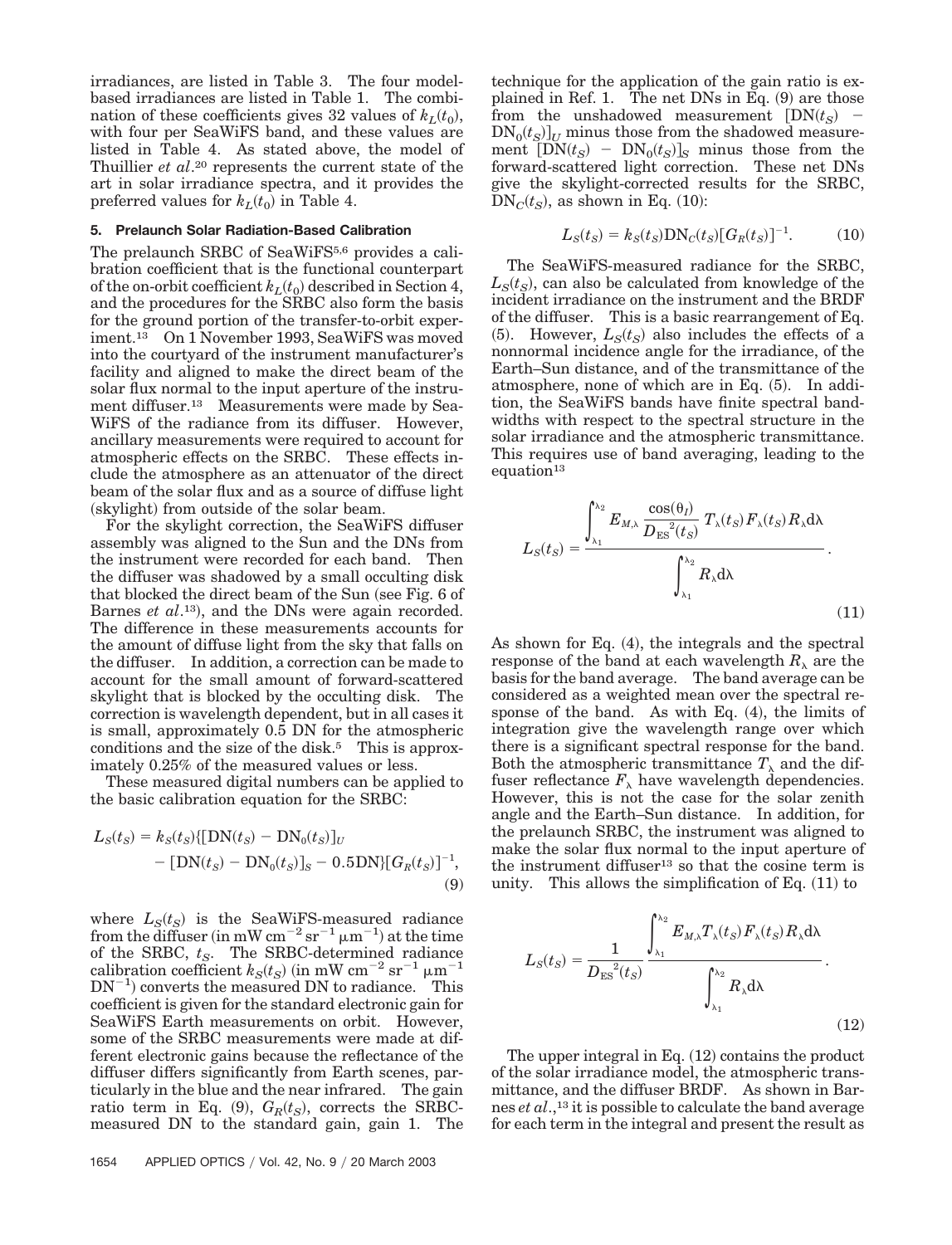Table 5. Constants and Measured Values Used in Eq.  $(14)^a$ 

| <b>SeaWiFS</b><br>Band | $F_D(t_S)$<br>$(\rm sr^{-1}$ | $DN_C(t_S)$<br>(DN) | $T_B(t_S)$<br>(dimensionless) | $D_{\text{ES}}^{2}(t_S)$<br>(dimensionless) | $G_R(t_S)$<br>(dimensionless) |
|------------------------|------------------------------|---------------------|-------------------------------|---------------------------------------------|-------------------------------|
|                        | 0.0269                       | 193.5               | 0.29046                       | 0.98466                                     | 1.93438                       |
| ົ                      | 0.0279                       | 235.5               | 0.35321                       | 0.98466                                     | 1.65039                       |
| 3                      | 0.0274                       | 228.5               | 0.43582                       | 0.98466                                     | 1.00000                       |
| 4                      | 0.0279                       | 276.5               | 0.46073                       | 0.98466                                     | 1.00000                       |
| h,                     | 0.0274                       | 360.5               | 0.51162                       | 0.98466                                     | 1.00000                       |
| 6                      | 0.0277                       | 447.5               | 0.63005                       | 0.98466                                     | 0.67024                       |
|                        | 0.0281                       | 452.5               | 0.63709                       | 0.98466                                     | 0.58360                       |
| 8                      | 0.0297                       | 532.5               | 0.74737                       | 0.98466                                     | 0.50682                       |

<sup>a</sup>The diffuser BRDF values for the SeaWiFS bands at the time of the SRBC,  $F_D(t_S)$ , are the same as those at the start of on-orbit operations  $F_D(t_0)$  from Table 3. This equality is based on the results of the transfer-to-orbit experiment.<sup>13</sup> The net digital numbers  $\text{DN}_C(t_S)$  come from Table 3 of Barnes *et al*.<sup>13</sup>

the product of these averages. This allows the simplification of Eq.  $(12)$  to

$$
L_S(t_S) = \frac{E_{M,B} T_B(t_S) F_D(t_S)}{D_{ES}^{2}(t_S)},
$$
\n(13)

where  $E_{M,B}$  is the band-averaged solar irradiance,  $T_B(t_S)$  is the band-averaged atmospheric transmittance at the time of the SRBC, and  $F_D(t_S)$  is the band-averaged diffuser BRDF at the same time. This is the BRDF for the diffuser assembly measured in the laboratory prelaunch.13 It is also the BRDF value used at the start of on-orbit operations for Sea- $WiFS<sup>1</sup>$  Because Eqs. (10) and (13) both give solutions for  $L_S(t_S)$ , it is possible to combine them and solve for  $k_S(t_S)$ , which is the coefficient for the SRBC of SeaWiFS:

$$
k_S(t_S) = \frac{E_{M,B} T_B(t_S) F_D(t_S)}{\text{DN}_c(t_S) [G_R(t_S)]^{-1} D_{\text{ES}}^{-2}(t_S)}.
$$
 (14)

The terms in Eq. (14), except for the band-averaged solar irradiance, are given in Table 5. The irradiances from the four solar models are given in Table 1. As a result, there are four sets of solutions for  $k_S(t_S)$ , in the same manner as for  $k_L(t_0)$ . The results for the prelaunch SRBC of SeaWiFS, that is, the values for  $k_S(t_S)$ , are listed in Table 6. As with the values of  $k_L(t_0)$  in Table 4, the model of Thuillier *et al.*<sup>20</sup> is considered to provide the preferred values for  $k_S(t_S)$ in Table 6.

The calculation of  $k_S(t_S)$ , the prelaunch SRBC coefficient in Eq.  $(14)$ , is an analog of the calculation of  $k_L(t_0)$ , the on-orbit radiance calibration coefficient in Eq. (8). For both calculations, the DNs are corrected for the Earth–Sun distance and the cosine of the solar zenith angle. For Eq.  $(8)$ , these corrections are part of the derivation of  $DN<sub>D</sub>(t<sub>0</sub>)$ .<sup>1</sup> For Eq. (14), these corrections are separate from  $DN_C(t_S)$ . For both sets of DNs, the gain ratio corrections provide the equivalent DN values for electronic gain 1, the electronic gain for Earth observations. Both calculations use the same solar model, and both use the same values for the reflectance of the onboard diffuser, that is,  $F_D(t_S)$  is the same as  $F_D(t_0)$ .

However, the prelaunch SRBC requires a correc-

tion for the atmospheric attenuation of the solar flux  $T_B(t_S)$ , whereas the on-orbit radiance calibration does not. This is the principal difference in the calculation of the two calibration coefficients. The estimated uncertainty for the measurements of  $T_B(t_S)$  is 3%.13 A comparison of the two calibration coefficients is shown in Fig. 3. The differences of the values of  $k_S(t_S)$  from  $k_L(t_0)$  average  $-0.6\%$ , and all the differences are well within the 3% estimated uncertainty for the atmospheric attenuation measurements.

#### **6. Prelaunch Laboratory Radiance-Based Calibrations**

In 1993, SeaWiFS was calibrated by the instrument manufacturer, Hughes Santa Barbara Research Center (now Raytheon Santa Barbara Remote Sensing). SeaWiFS was calibrated at the instrument manufacturer's facility by use of a large-aperture integrating sphere (the SIS100) with an internal barium sulfate coating that was illuminated by sets of lamps with wattages of 5, 45, and 200 W. Six lamp combina-

Table 6. Derived Values of  $k_S(t_S)$  from the Prelaunch SRBC of SeaWiFS  $(\text{units of mW cm}^{-2} \text{ sr}^{-1} \text{ }\mu\text{m}^{-1} \text{ }\text{DN}^{-1})^a$ 

|                        |                                  | Calibration Coefficient $k_s(t_s)$ |             |                                  |  |
|------------------------|----------------------------------|------------------------------------|-------------|----------------------------------|--|
| <b>SeaWiFS</b><br>Band | Neckel<br>and<br>$\text{Labs}^b$ | $Wehrli^c$                         | $MODTRAN^d$ | Thuillier<br>et al. <sup>e</sup> |  |
| 1                      | 0.013548                         | 0.013531                           | 0.013983    | 0.013708                         |  |
| 2                      | 0.013287                         | 0.013268                           | 0.013305    | 0.013340                         |  |
| 3                      | 0.010278                         | 0.010262                           | 0.010403    | 0.010416                         |  |
| 4                      | 0.008892                         | 0.008879                           | 0.008922    | 0.008877                         |  |
| 5                      | 0.007319                         | 0.007307                           | 0.007389    | 0.007229                         |  |
| 6                      | 0.004071                         | 0.004067                           | 0.004085    | 0.004012                         |  |
| 7                      | 0.002866                         | 0.002861                           | 0.002876    | 0.002868                         |  |
| 8                      | 0.002120                         | 0.002104                           | 0.002057    | 0.002064                         |  |

 $a$ <sup>The</sup> calibration coefficients are calculated by Eq.  $(14)$  and the constants in Tables 1 and 5. There is one coefficient for each SeaWiFS band and each solar irradiance model. The preferred calibration coefficients are those derived from the model of Thuillier *et al*.20

*e* Ref. 20.

*b* Ref. 14.

*c* Refs. 16 and 17.

*d* Refs. 18 and 19.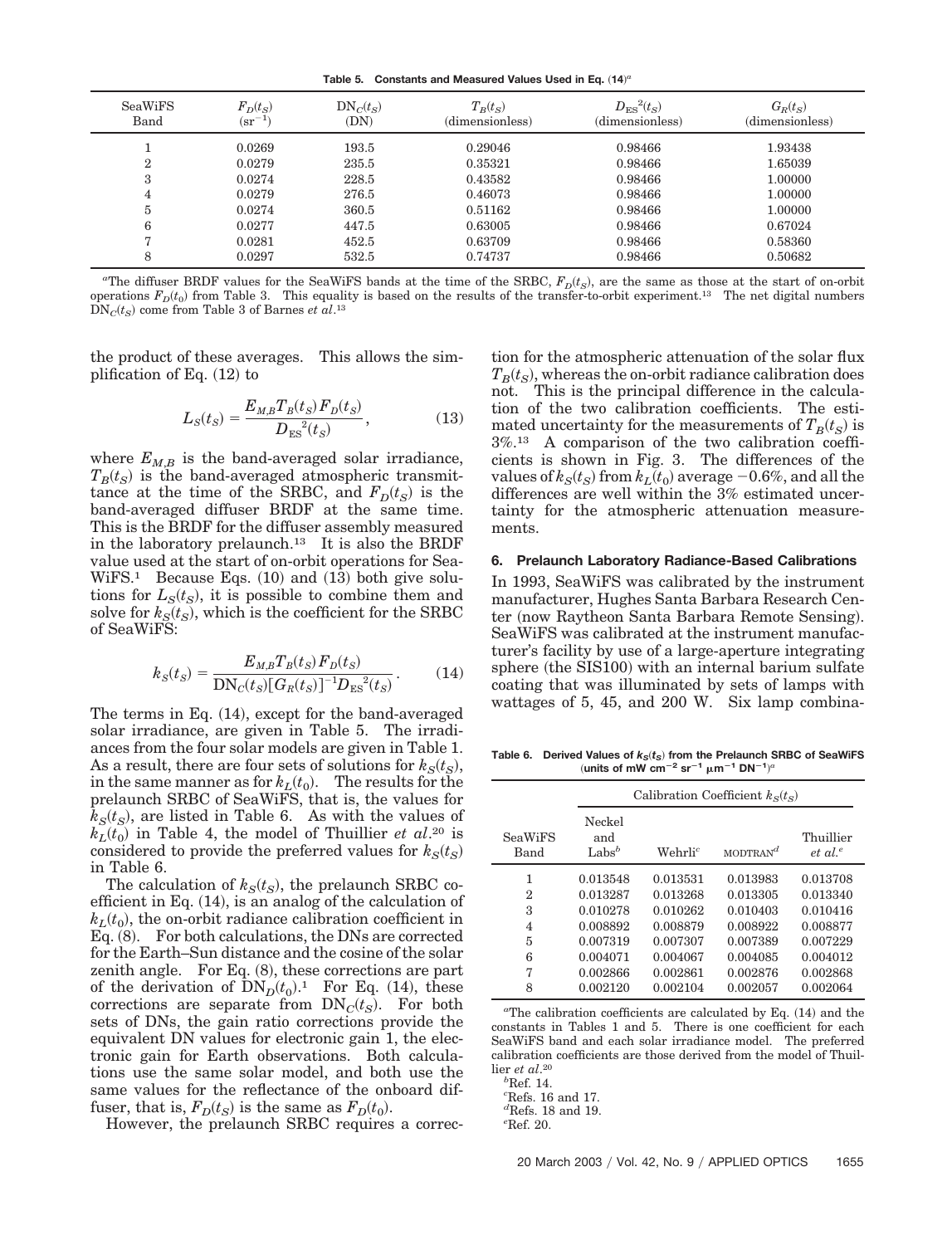

Fig. 3. Percent differences from the on-orbit radiance calibration coefficients for SeaWiFS. The differences of the prelaunch SRBC coefficients are shown as circles. The dashed line gives the average value for the eight differences. Both sets of coefficients use the solar irradiance model of Thuillier *et al*.20 in their calculation.

tions were used for the calibration of SeaWiFS.27 The sphere was calibrated for radiance by the manufacturer by use of a quartz–halogen standard irradiance lamp with a calibration traceable to the National Institute of Standards and Technology (NIST) and a halon diffuse reflecting plaque with a known  $0^{\circ}/45^{\circ}$  BRF. This combination produces a source of known spectral radiance. A modified Cary-14 spectroradiometer viewed the lamp–diffuser source and compared the measured detector output with that measured while viewing the SIS100. For each band, the net DNs, that is, the numbers after correction for zero offset, were combined with the calculated band-averaged spectral radiances to provide the calibration coefficients. The band-averaged spectral radiances were calculated by use of the spectral responses of the SeaWiFS bands and the spectral radiance curves for the SIS100 lamp levels. This calculation process is explained in detail in a recent

**Table 7. Calibration Coefficients from the Two Prelaunch Laboratory Radiance-Based Calibrations of SeaWiFS**  $(\text{units of mW cm}^{-2} \text{ sr}^{-1} \text{ }\mu\text{m}^{-1} \text{ }\text{DN}^{-1})^a$ 

| <b>SeaWiFS</b><br>Band | 1993<br>Laboratory<br>Calibration<br>$k_{1993}(t_0)$ | 1997<br>Laboratory<br>Calibration<br>$k_{1997}(t_0)$ |
|------------------------|------------------------------------------------------|------------------------------------------------------|
|                        | 0.014201                                             | 0.013845                                             |
| 2                      | 0.013541                                             | 0.013423                                             |
| 3                      | 0.010655                                             | 0.010698                                             |
| 4                      | 0.009189                                             | 0.009213                                             |
| 5                      | 0.007483                                             | 0.007615                                             |
| 6                      | 0.004226                                             | 0.004360                                             |
| 7                      | 0.003013                                             | 0.003110                                             |
| 8                      | 0.002136                                             | 0.002223                                             |

*a* Both calibrations were made with integrating spheres as radiance sources. The coefficients from the 1997 calibration,  $k_{1997}(t_0)$ , are the official prelaunch calibration coefficients for the instrument.<sup>11</sup>

The coefficients from the 1993 SRBC prelaunch  $\text{calibration of SeaWiFS}, \, k_{1993}(t_0), \, \text{are listed in Table}$ 7. Uncertainty estimates for these coefficients were not provided by the instrument manufacturer. However, a radiometric accuracy of  $5\%$   $(k = 1)$  was part of the SeaWiFS performance specifications,<sup>2</sup> and this value is carried as the estimate of the uncertainty in the 1993 calibration.

The 1997 calibration of SeaWiFS<sup>26</sup> was performed by scientists from NIST and from the SeaWiFS Project. A second calibration was considered prudent because of the delay in the completion of the spacecraft bus and in the launch of the instrument. This was performed at the facility of the spacecraft manufacturer, Orbital Sciences Corporation. For this calibration, radiances were provided by an integrating sphere from the National Aeronautics and Space Administration (NASA) Goddard Space Flight Center (GSFC). The calibration and characterization of the GSFC sphere was performed at NIST in 1995.29 The calibration standard was a gas-filled tungsten ribbon lamp that was itself calibrated for spectral radiance at the Facility for Automated Spectroradiometric Calibrations<sup>30</sup> at NIST. During the 1995 NIST calibration of the sphere, measurements of the sphere spectral radiance were made with the SeaWiFS Transfer Radiometer (SXR), which was designed, fabricated, and characterized for the Sea-WiFS Project by NIST.<sup>31</sup> For the 1997 calibration of SeaWiFS, measurements of the sphere spectral radiance were repeated with the SXR. The differences between the 1995 and the 1997 measurements by the SXR were used to determine the changes in the output of the GSFC sphere over that period of time. There is an uncertainty in these changes that comes from use of the SXR as a transfer radiometer for measurements of the same source over time. This is incorporated into the estimated uncertainties for the calibration.26

The coefficients from the 1997 NIST prelaunch calibration of SeaWiFS,  $k_{1997}(t_0)$ , are listed in Table 7. These are the official prelaunch calibration coefficients for the instrument.11 The uncertainties for these coefficients are 3.0, 2.0, 1.6, 1.3, 1.3, 1.2, 1.4, and  $1.8\%$   $(k = 1)$  for bands 1–8, respectively.<sup>26</sup>

## **7. Revised At-Launch Radiance Calibration Coefficients**

With the inclusion of the on-orbit radiance calibra- $\frac{1}{k}$  tion coefficients  $k_L(t_0)$  from Section 4, SeaWiFS has three possible sets of calibration coefficients for the start of on-orbit operations. The others are the 1993 prelaunch laboratory radiance calibration coefficients  $k_{1993}(t_0)^{27}$  and the 1997 prelaunch laboratory coefficients  $k_{1997}(t_0)$ <sup>26</sup> Each of these sets requires use of the transfer-to-orbit experiment<sup>13</sup> to show that the prelaunch calibration of the instrument and diffuser did not change, at the 3% level, during the insertion of the instrument into orbit. The on-orbit  $r$ adiance calibration coefficient  $k_L(t_0)$  also requires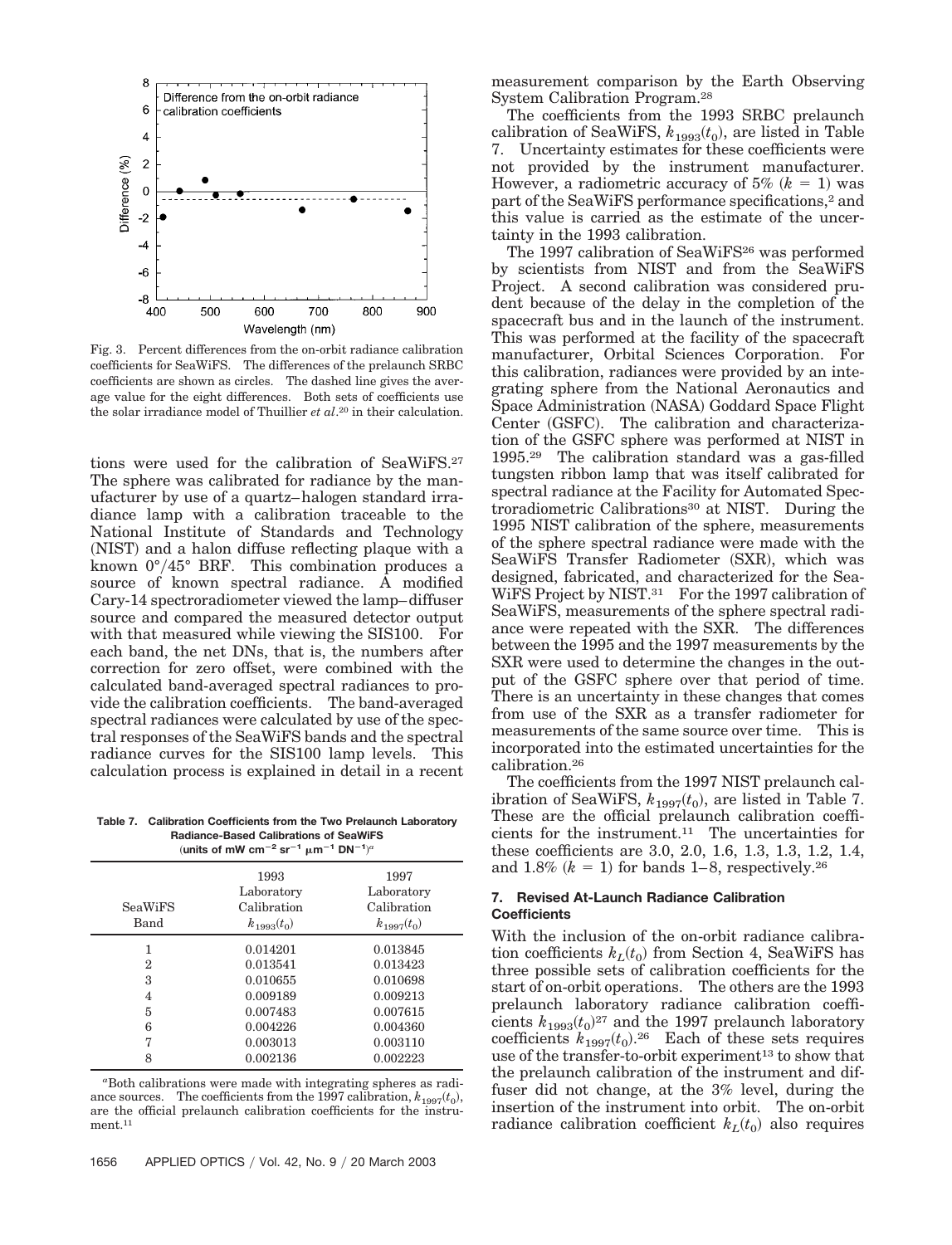

Fig. 4. Percent differences from the 1997 prelaunch calibration coefficients for SeaWiFS. The 1997 prelaunch coefficients are the current at-launch calibration coefficients for the instrument. The dashed lines give the estimated uncertainty  $(k = 1)$  for the on-orbit calibration of SeaWiFS. The differences of the on-orbit radiance calibration coefficients are shown as diamonds. The differences of the 1993 laboratory calibration coefficients are shown as triangles.

the inclusion of a solar model to convert the reflectance measurements of the instrument into radiance, and the model of Thuillier *et al*.20 is used here. As of the current reprocessing of the SeaWiFS data set (July 2002), the 1997 prelaunch calibration still provides the official at-launch radiance calibration coefficients for the instrument.

Figure 4 shows the differences of the calibration coefficients  $k_L(t_0)$  and  $k_{1993}(t_0)$  from the currently used coefficients  $k_{1997}(t_0)$  for the eight SeaWiFS bands. Figure 4 also includes the estimated uncer- $\text{tainty}$   $(k = 1)$  for the SeaWiFS top-of-the-atmosphere radiances.11 For the 1993 prelaunch calibration, the differences of all eight coefficients from the  $k_{1997}(t_0)$ values fall within the  $k = 1$  uncertainty. For the on-orbit radiance calibration, the differences of four coefficients fall within the  $k = 1$  uncertainty, and the differences of all eight coefficients fall within the *k* 2 uncertainty. However, there is a definite wavelength dependence to the differences in Fig. 4, even though all of them fall within the  $k = 2$  estimate.

The selection of a calibration coefficient is a matter of individual (or group) discretion. This is one definition of the term arbitrary. When there is no compelling reason to prefer one calibration to the others, it is prudent to combine the results from the three calibrations. This ameliorates the effects of systematic errors in any of the calibrations. Such a combination is provided here as a revised set of at-launch calibration coefficients for the eight SeaWiFS bands. The combination is a simple, unweighted average of the three sets of coefficients  $k_{1993}(t_0)$ ,  $k_{1997}(t_0)$ , and  $k_L(t_0)$ . The revised coefficients  $k_{L^*}(t_0)$  are listed in Table 8. The differences of the revised coefficients from the current (July 2002 reprocessing) coefficients are shown in Fig.  $5(a)$ . For all eight bands, the differences of the revised coefficients fall within the *k*

**Table 8. Calculation of the Revised At-Launch Radiance Calibration Coefficients** *kL\*t0*-*a*

| <b>SeaWiFS</b><br>Band | $k_L(t_0)$ | 1993<br>Laboratory<br>Calibration<br>$k_{1993}(t_0)$ | 1997<br>Laboratory<br>Calibration<br>$k_{1997}(t_0)$ | $k_{L*}(t_0)$ |
|------------------------|------------|------------------------------------------------------|------------------------------------------------------|---------------|
| 1                      | 0.013969   | 0.014201                                             | 0.013845                                             | 0.014005      |
| 2                      | 0.013332   | 0.013541                                             | 0.013423                                             | 0.013432      |
| 3                      | 0.010325   | 0.010655                                             | 0.010698                                             | 0.010559      |
| $\overline{4}$         | 0.008898   | 0.009189                                             | 0.009213                                             | 0.009100      |
| 5                      | 0.007239   | 0.007483                                             | 0.007615                                             | 0.007446      |
| 6                      | 0.004067   | 0.004226                                             | 0.004360                                             | 0.004218      |
| 7                      | 0.002884   | 0.003013                                             | 0.003110                                             | 0.003002      |
| 8                      | 0.002094   | 0.002136                                             | 0.002223                                             | 0.002151      |

<sup>*a*</sup>These values are the averages of the on-orbit  $[k_L(t_0)]$  and the two prelaunch  $[k_{1993}(t_0)]$  and  $k_{1997}(t_0)]$  coefficients. The on-orbit coefficients come from Table 4, and the prelaunch coefficients come from Table 7. The units for the coefficients are mW  $cm^{-2}$   $sr^{-1}$  $\mu$ m<sup>-1</sup> DN<sup>-1</sup>.

1 uncertainty for the current the top-of-theatmosphere values. Also, for all eight bands the revised coefficients are close to those for the 1993 laboratory calibration.

There are measurements that support (validate) the selection of the revised calibration coefficients. The first are the measurements from the vicarious calibration of SeaWiFS.10 In this calibration, the SeaWiFS top-of-the-atmosphere radiances are adjusted to force agreement with the water-leaving radiances from MOBY. This calibration requires the application of an atmospheric model<sup>10</sup> and provides a calibration of the instrument–atmospheric correction system. The vicarious calibration covers the six SeaWiFS bands from 412 to 670 nm. For SeaWiFS, this is the calibration used in the derivation of the ocean color data products. For SeaWiFS land and atmosphere products, the vicarious calibration is not applied.<sup>11</sup> It is the independence of the vicarious calibration that allows its use to validate the selection of the on-orbit radiance coefficients. The terms from the vicarious calibration are given as fractional correction factors, with values of unity giving no correction. Figure 5(b) shows the vicarious calibration coefficients from the July 2002 SeaWiFS reprocessing converted to percent difference from unity. This gives the percent difference, at each wavelength, of the vicarious calibration from the  $k_{1997}(t_0)$  calibration. The wavelength-dependent trends in Figs.  $5(a)$ and 5(b) show strong similarities, albeit with scatter in Fig.  $5(b)$  at 490 and  $555$  nm. Overall, there is significantly better agreement between the vicarious calibration and the revised coefficients  $k_{L^*}(t_0)$  than between the vicarious calibration and the  $k_{1997}(t_0)$ coefficients.

The second set of measurements comes from the Southern Ocean band 8 gain study.<sup>11</sup> In the near infrared, there is a vicarious calibration of the Sea-WiFS 765-nm band (band 7), relative to the 865-nm band (band 8), based on the type of atmospheric aerosol at the MOBY site.<sup>10</sup> However, there is no vicar-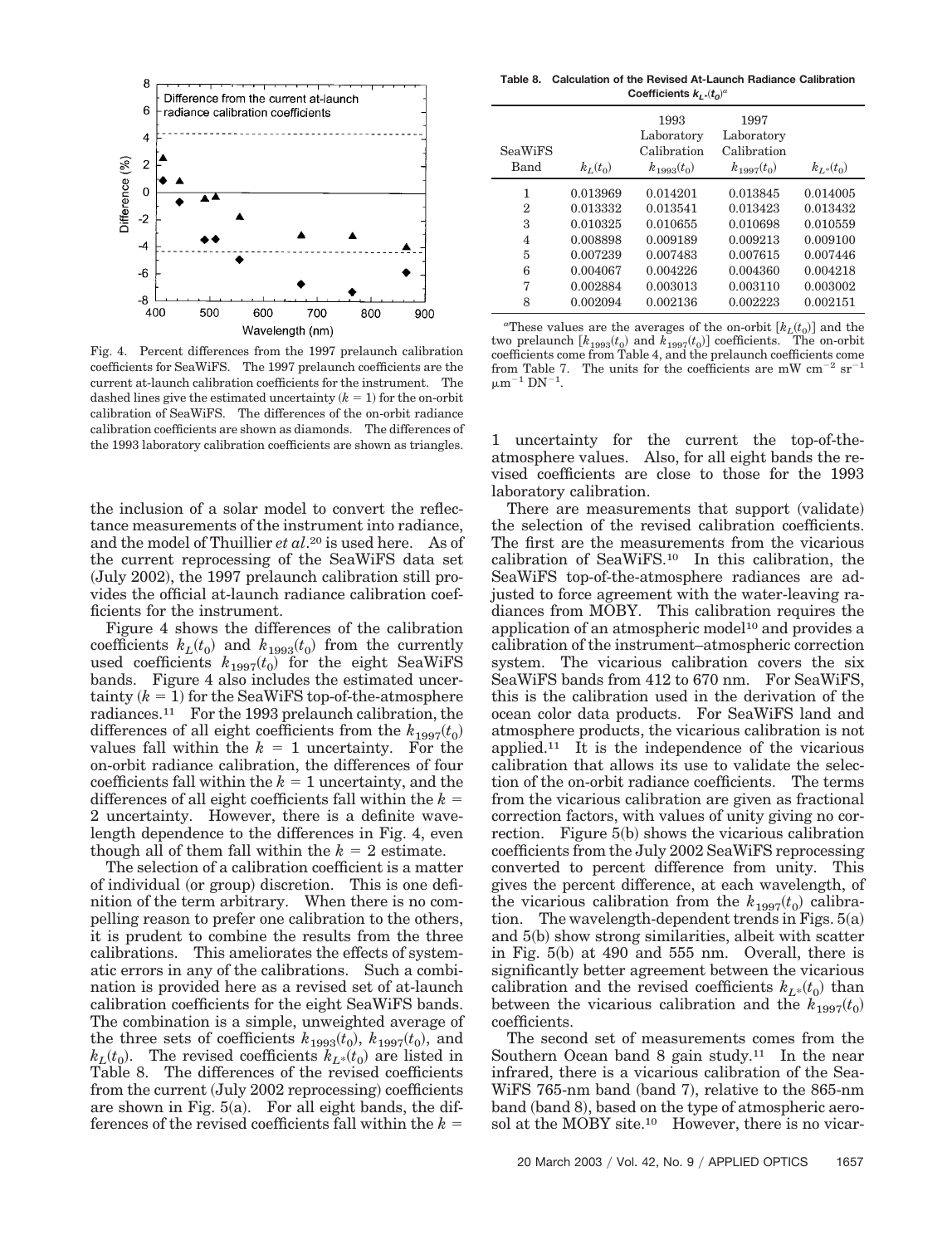

Fig. 5. Percent differences from the 1997 prelaunch calibration coefficients for SeaWiFS. The 1997 prelaunch coefficients are the current at-launch calibration coefficients for the instrument. The dashed lines give the estimated uncertainty  $(k = 1)$  for the on-orbit calibration of SeaWiFS. (a) Differences of the revised at-launch coefficients. The revised coefficients are the average of the 1993 prelaunch calibration, the 1997 prelaunch calibration, and the on-orbit radiance calibration. (b) Differences of the vicarious calibration coefficients. These coefficients are derived by use of water-leaving radiances from MOBY as surface-truth values (see text for details).

ious calibration of the SeaWiFS 865-nm band. In an effort to investigate the calibration of band  $8 \ (865)$ nm), the SeaWiFS Project undertook a study of the Southern Ocean, $11$  a region where, at times, the atmosphere can be essentially aerosol free. For cloudfree regions of the Southern Ocean with low chlorophyll amounts and no atmospheric aerosols, the top-of-the-atmosphere radiance from SeaWiFS band 8 should equal the radiance from molecular scattering in the atmosphere. When compared with this assumption, the measurements showed the maximum fractional miscalibration of band 8 to be between 5% and 6%, with the instrument producing radiances that are too large.11 The revised calibration coefficient for SeaWiFS band 8 reduces the topof-the-atmosphere radiances by 3.2%. These results are consistent with the assumption that the revised calibration coefficients provide an improvement to the current coefficients, even though the changes are within the  $k = 1$  uncertainty for the current SeaWiFS-measured radiances.

#### **8. Concluding Remarks**

The reflectance-based calibration of SeaWiFS<sup>1</sup> provides the basis for a radiance-based calibration of the instrument in the same manner as other sensors that use onboard diffusers as flight standards, such as MODIS3 and the Global Imager.4 For each of these instruments, a solar irradiance model is required to obtain the reference radiances for the calibration coefficients. Here, the model of Thuillier *et al*.20 is preferred. However, the SeaWiFS Project also has two prelaunch laboratory calibrations of the instrument. One of them, the 1997 prelaunch calibration,<sup>26</sup> provides the current (July 2002 reprocessing) calibration coefficients, and those coefficients have not changed from the launch of SeaWiFS in August 1997 to the current reprocessing of the data set.

A revised at-launch calibration for SeaWiFS is proposed here, based on an unweighted average of the three instrument calibrations now in existence. The revised coefficients are listed in Table 9. They agree

| SeaWiFS Band | Revised At-Launch Radiance Coefficient<br>$k_{L*}(t_0)$ (mW cm <sup>-2</sup> sr <sup>-1</sup> µm <sup>-1</sup> DN <sup>-1</sup> ) | Band-Averaged Solar Irradiance<br>$E_{M,B}$ (mW cm <sup>-2</sup> $\mu$ m <sup>-1</sup> ) | Revised At-Launch<br>Reflectance Coefficient<br>$k_{F^*}(t_0)$ (sr <sup>-1</sup> DN <sup>-1</sup> ) |
|--------------|-----------------------------------------------------------------------------------------------------------------------------------|------------------------------------------------------------------------------------------|-----------------------------------------------------------------------------------------------------|
|              | 0.014005                                                                                                                          | 172.81                                                                                   | 0.0000810                                                                                           |
| $\mathbf{2}$ | 0.013432                                                                                                                          | 190.20                                                                                   | 0.0000706                                                                                           |
| 3            | 0.010559                                                                                                                          | 196.26                                                                                   | 0.0000538                                                                                           |
| 4            | 0.009100                                                                                                                          | 188.02                                                                                   | 0.0000484                                                                                           |
| 5            | 0.007446                                                                                                                          | 183.06                                                                                   | 0.0000407                                                                                           |
| 6            | 0.004218                                                                                                                          | 151.15                                                                                   | 0.00002791                                                                                          |
|              | 0.003002                                                                                                                          | 122.29                                                                                   | 0.00002455                                                                                          |
|              | 0.002151                                                                                                                          | 96.19                                                                                    | 0.00002236                                                                                          |

Table 9. Calculation of the Revised At-Launch Reflectance Calibration Coefficients  $k_{F^*}(t_0)^a$ 

<sup>a</sup>These coefficients are calculated as the revised at-launch radiance coefficients  $k_{L^*}(t_0)$  divided by the solar irradiances  $E_{M,B}$ . The irradiances come from Thuillier *et al*.20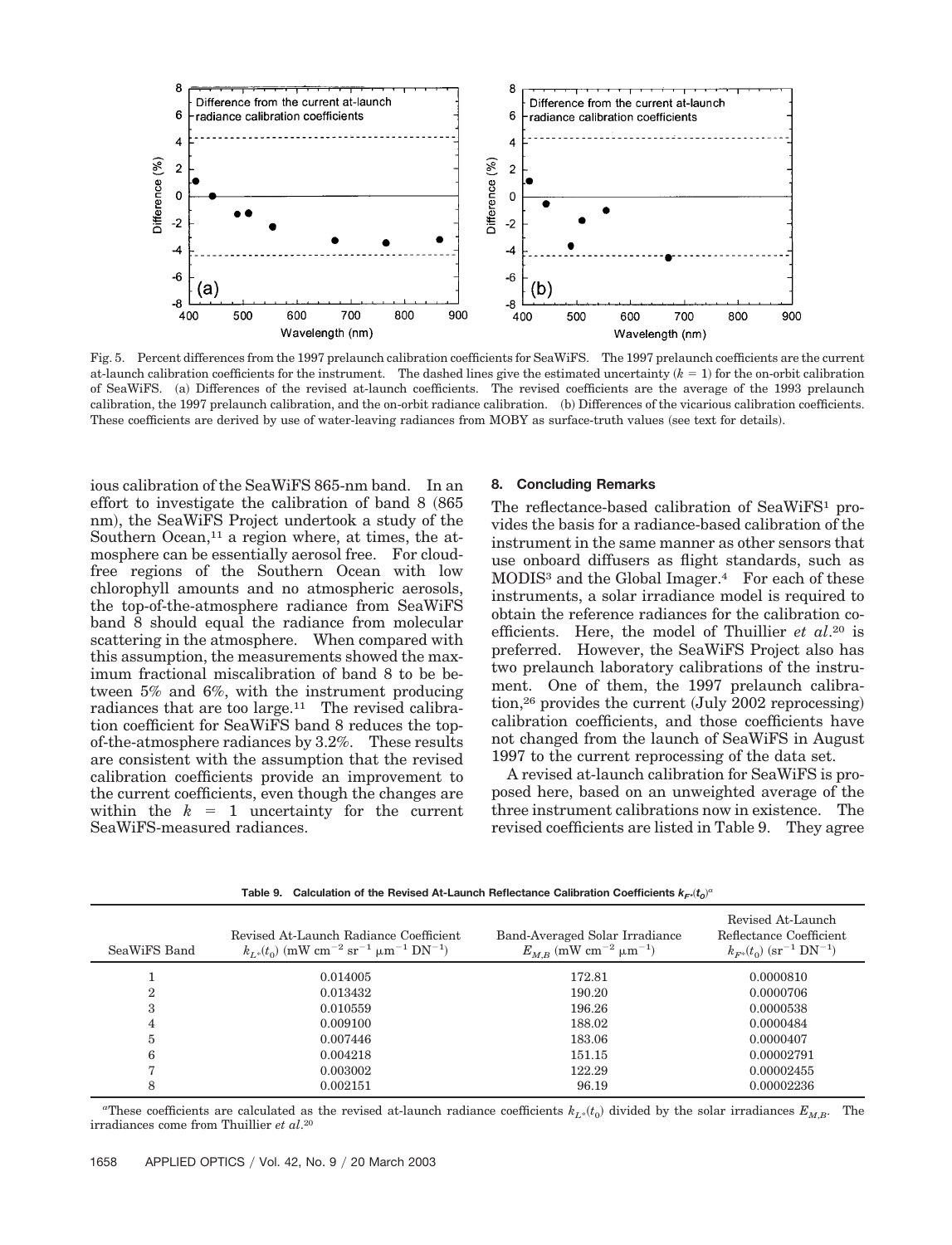with the current values to within the estimated uncertainty  $(k = 1)$  for the SeaWiFS top-of-theatmosphere radiances. The differences range from  $1.2\%$  (revised coefficient higher) for SeaWiFS band 1 to 3.5% (revised coefficient lower) for SeaWiFS band 7. The differences are shown in Fig.  $5(a)$ .

The creation of the revised SeaWiFS radiancebased calibration coefficients has an impact on the reflectance-based coefficients for the instrument because the radiance and reflectance calibrations are connected by the solar irradiance, as shown in Eq.  $(8)$ . This connection is applied in Table 9, where the re- $\emph{vised radiance calibration coefficients } k_{L^*}(t_0)$  are combined with the band-averaged solar irradiances from Thuillier *et al*.20 to calculate the revised reflectance  $\text{coefficients for SeaWiFS}, k_{F^*}(t_0)$ . This step is necessary to provide a consistency in the radiance and reflectance calibrations of the instrument. Overall, the revised reflectance-based calibration coefficients  $k_{F^*}(t_0)$  are larger than the corresponding coefficients from Ref. 1. However, they differ by less than the uncertainty for the measured top-of-the-atmosphere reflectances, which is estimated to be between 4 and  $5\%$   $(k = 1).$ <sup>1</sup> The increases in the reflectance calibration coefficients are 0.2, 0.7, 2.3, 2.3, 3.0, 3.7, 4.1, and 2.7% for bands 1–8, respectively. They propagate directly into revised values for the instrument's at-launch diffuser BRDFs.

This research was supported by the SeaWiFS Project under NASA contract NAS5-00141 (R. A. Barnes) and by the SIMBIOS (Sensor Intercomparison and Merger for Biological and Interdisciplinary Oceanic Studies) Project under NASA contract NAS5-00197 (E. F. Zalewski).

#### **References**

- 1. R. A. Barnes and E. F. Zalewski, "Reflectance-based calibration of SeaWiFS. I. Calibration coefficients," Appl. Opt. **42,** 1629-1647 (2003).
- 2. R. A. Barnes, W. L. Barnes, W. E. Esaias, and C. R. McClain, *Prelaunch Acceptance Report for the SeaWiFS Radiometer*, NASA Tech. Memo. 104566, Vol. 22, S. B. Hooker, E. R. Firestone, and J. G. Acker, eds. NASA Goddard Space Flight Center, Greenbelt, Md., 1994).
- 3. B. Guenther, G. D. Godden, X. Xiong, E. J. Knight, S.-Y. Qiu, H. Montgomery, M. M. Hopkins, G. Khayat, and Z. Hao, "Prelaunch algorithm and data format for the level 1 calibration products for the EOS-AM1 Moderate Resolution Imaging Spectroradiometer (MODIS)," IEEE Trans. Geosci. Remote Sens. **36,** 1142–1151 (1998).
- 4. J. Nieke, I. Asanuma, K. Tanaka, and Y. Tange, "Global Imager's on-board calibration VNIR-SWIR-," in *Earth Observing Systems VI*, W. L. Barnes, ed., Proc. SPIE **4483,** 231–241  $(2002).$
- 5. S. F. Biggar, K. J. Thome, P. N. Slater, A. W. Holmes, and R. A. Barnes, "Second SeaWiFS preflight solar-radiation-based calibration experiment," in *SeaWiFS Calibration Topics, Part 1*, NASA Tech. Memo. 104566, Vol. 27, S. B. Hooker, E. R. Firestone, and J. G. Acker, eds. NASA Goddard Space Flight Center, Greenbelt, Md., 1997), pp. 20-24.
- 6. R. A. Barnes, R. E. Eplee, Jr., S. F. Biggar, K. J. Thome, E. F. Zalewski, P. N. Slater, and A. W. Holmes, *The SeaWiFS Solar Radiation-Based Calibration and the Transfer-to-Orbit Experiment*, NASA Tech. Memo. 1999-206892, Vol. 5, S. B. Hooker

and E. R. Firestone, eds. NASA Goddard Space Flight Center, Greenbelt, Md., 1999).

- 7. F. E. Nicodemus, J. C. Richmond, J. J. Hsia, I. W. Ginsberg, and T. Limperis, "Geometrical considerations and nomenclature for reflectance," NBS Monogr. 160 (National Bureau of Standards, Washington, D.C., Gaithersburg, Md., 1977).
- 8. P. Y. Barnes, E. A. Early, and A. C. Paar, "Spectral reflectance," NIST Special Publ. SP 250-48 (National Institute of Standards and Technology, Gaithersburg, Md., 1998).
- 9. D. K. Clark, M. E. Feinholz, M. A. Yarbrough, B. C. Johnson, S. W. Brown, Y. S. Kim, and R. A. Barnes, "Overview of the radiometric calibration of MOBY," in *Earth Observing Systems VI*, W. L. Barnes, ed., Proc. SPIE **4483,** 64–76 (2002).
- 10. R. E. Eplee, Jr., W. D. Robinson, S. W. Bailey, D. K. Clark, P. J. Werdell, M. Wang, R. A. Barnes, and C. R. McClain, "Calibration of SeaWiFS. II. Vicarious techniques," Appl. Opt. **40,** 6701-6718 (2001).
- 11. R. A. Barnes, R. E. Eplee, Jr., G. M. Schmidt, F. S. Patt, and C. R. McClain, "Calibration of SeaWiFS. I. Direct techniques," Appl. Opt. 40, 6682-6700 (2001).
- 12. J. M. Palmer and P. N. Slater, "A ratioing radiometer for use with a solar diffusers," in *Calibration of Passive Remote Optical and Microwave Instrumentation*, B. G. Guenther, ed., Proc. SPIE **1493,** 106–117 (1991).
- 13. R. A. Barnes, R. E. Eplee, Jr., S. F. Biggar, K. J. Thome, E. F. Zalewski, P. N. Slater, and A. W. Holmes, "SeaWiFS transferto-orbit experiment," Appl. Opt. **39,** 5620–5631 (2000).
- 14. H. Neckel and D. Labs, "The solar radiation between 3300 and 12500 A," Sol. Phys. **90,** 205–258 (1984).
- 15. R. A. Barnes, "SeaWiFS data: actual and simulated" NASA Goddard Space Flight Center, Greenbelt, Md., 1994); see http://seawifs.gsfc.nasa.gov/SEAWIFS/IMAGES/spectral.dat and /spectra2.dat.
- 16. C. Wehrli, "Extraterrestrial solar spectrum," Publ. 615 Physikalisch-Meterologisches Observatorium Davos and World Radiation Center, Davos-Dorf, Switzerland, 1985).
- 17. C. Wehrli, "Spectral solar irradiance data," World Climate Research Program (WRCP) Publ. Ser. 7, WMO ITD 149 (World Meteorological Organization, Geneva, Switzerland, 1986), pp. 119–126.
- 18. A. Berk, L. S. Bernstein, and D. C. Robertson, "MODTRAN: a moderate resolution model for LOWTRAN7," Tech. Rep. GL-TR-90-0122 Phillips Laboratory, Hanscom Air Force Base, Mass., 1989).
- 19. R. L. Kurucz, "The solar irradiance by computation," in *Proceedings of the 17th Annual Review Conference on Atmospheric Transmission Models*, Tech. Memo. PL-TR-95-2060, G. P. Anderson, R. H. Pikard, and J. H. Chetwynd, eds. (Phillips Laboratory, Hanscom Air Force Base, Mass., 1995), pp. 333– 334.
- 20. G. Thuillier, M. Hersé, P. C. Simon, D. Labs, H. Mandel, D. Gillotay, and T. Foujols, "The solar spectral irradiance from 200 to 2400 nm as measured by the SOLSPEC spectrometer from the ATLAS 1-2-3 and EURECA missions," Sol. Phys. (to be published).
- 21. E. V. P. Smith and D. M. Gottlieb, "Solar flux and its variations," Space Sci. Rev. **16,** 771–802 (1974).
- 22. G. Thuillier, P. C. Simon, D. Labs, R. Pastiels, and H. Neckel, "An instrument to measure the solar spectrum from 170 to 3200 nm on board Spacelab," Sol. Phys. **74,** 531–537 (1981).
- 23. G. Thuillier, M. Hersé, P. C. Simon, D. Labs, H. Mandel, and D. Gillotay, "Observation of the UV solar spectral irradiance between 200 and 350 nm during the Atlas I mission by the SOLSPEC spectrometer," Sol. Phys. 171, 283-302 (1997).
- 24. G. Thuillier, M. Hersé, P. C. Simon, D. Labs, H. Mandel, D. Gillotay, and T. Foujols, "The visible solar spectral irradiance from 350 to 850 nm as measured by the SOLSPEC spectrometer during the Atlas I mission," Sol. Phys. 177, 41-61 (1998).